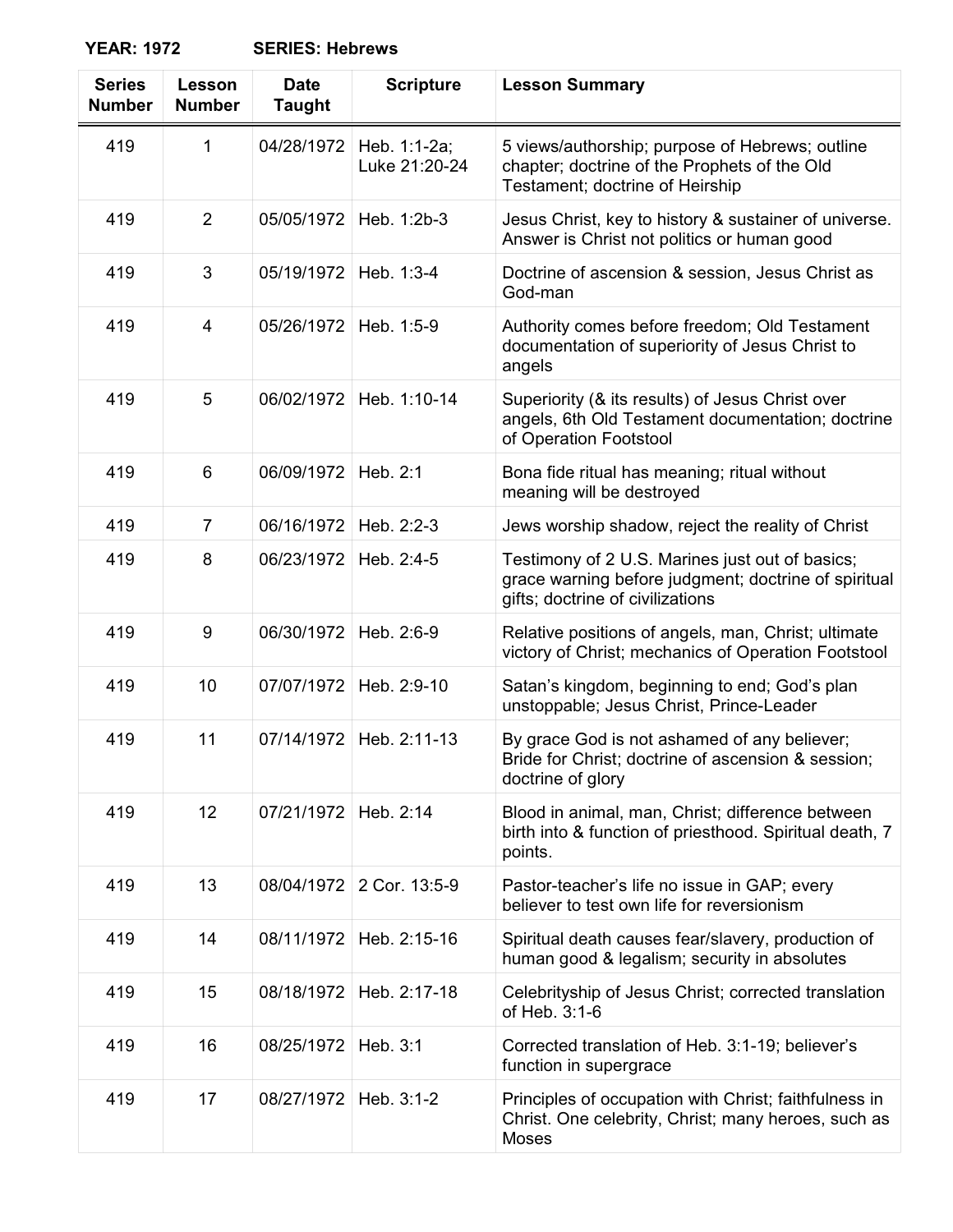| <b>Series</b><br><b>Number</b> | Lesson<br><b>Number</b> | <b>Date</b><br><b>Taught</b> | <b>Scripture</b>                  | <b>Lesson Summary</b>                                                                                  |
|--------------------------------|-------------------------|------------------------------|-----------------------------------|--------------------------------------------------------------------------------------------------------|
| 419                            | 18                      | 09/03/1972                   | Heb. 3:3-4                        | Christ, only celebrity, constructed and furnished the<br>dispensations, each having supergrace heroes. |
| 419                            | 19                      | 09/10/1972                   | Heb. 3:5                          | Characteristics of Moses, 1 of the 3 greatest<br>supergrace heroes                                     |
| 419                            | 20                      | 09/17/1972                   | Heb. 3:6                          | Christ's house = Church Age; supergrace hero in<br>Church Age                                          |
| 419                            | 21                      | 09/24/1972                   | Heb. 3:7                          | Doctrine of GAP (extensive coverage)                                                                   |
| 419                            | 22                      | 10/01/1972                   | Heb. 3:8; Ex.<br>17:1-7; Ps. 95:8 | <b>Meribah Revolution</b>                                                                              |
| 419                            | 23                      | 10/08/1972                   | Heb. 3:9-10a                      | Doctrine of revolution                                                                                 |
| 419                            | 24                      | 10/15/1972                   | Heb. 3:10b-12                     | Doctrine of Sabbaths or rests; Canaan =<br>supergrace life                                             |
| 419                            | 25                      | 11/12/1972                   | Heb. 3:12                         | Capacity to receive from God                                                                           |
| 419                            | 26                      | 11/19/1972                   | Heb. 3:13a                        | Doctrines of revolution, reversionism, one day at a<br>time                                            |
| 419                            | 27                      | 12/10/1972                   | Heb. 3:13-14                      | Doctrine of a day at a time; separation between<br>believers; partnership with Christ                  |
| 419                            | 28                      | 12/17/1972                   | Heb. 3:15                         | Doctrine of revolution                                                                                 |
| 419                            | 29                      | 04/01/1973                   | Heb. 3:7; Ps.<br>95:6-11          | Games with God 1                                                                                       |
| 419                            | 30                      | 04/01/1973                   | Heb. 3:7                          | Games with God 2; doctrine of negative volition                                                        |
| 419                            | 31                      | 04/08/1973                   | Heb. 3:13                         | Prevention of reversionism                                                                             |
| 419                            | 32                      | 04/15/1973                   | Heb. 3:14                         | Partnership of the priesthood                                                                          |
| 419                            | 33                      | 04/15/1973                   | Heb. 3:15                         | Doctrines of GAP; hardening process; revolution                                                        |
| 419                            | 34                      | 04/16/1973                   | Heb. 3:16                         | Doctrine of reversionism                                                                               |
| 419                            | 35                      | 04/17/1973                   | Heb. 3:17-4:1                     | Challenge to supergrace                                                                                |
| 419                            | 36                      | 04/18/1973                   | Heb. 4:2                          | Doctrine of negative volition (points 1-3)                                                             |
| 419                            | 37                      | 04/19/1973                   | Heb. 4:2; James<br>$1:19-25$      | Doctrine of negative volition                                                                          |
| 419                            | 38                      | 04/20/1973                   | Heb. 4:3                          | Doctrines of faith, supergrace                                                                         |
| 419                            | 39                      | 04/22/1973                   | Heb. 4:4                          | Doctrine of the Sabbath                                                                                |
| 419                            | 40                      | 04/22/1973                   | Heb. 4:5-6                        | Potentiality of supergrace                                                                             |
| 419                            | 41                      | 04/23/1973                   | Heb. 4:7                          | Doctrine of the hardening process                                                                      |
| 419                            | 42                      | 05/06/1973                   | Heb. 4:8-9                        | Past failures                                                                                          |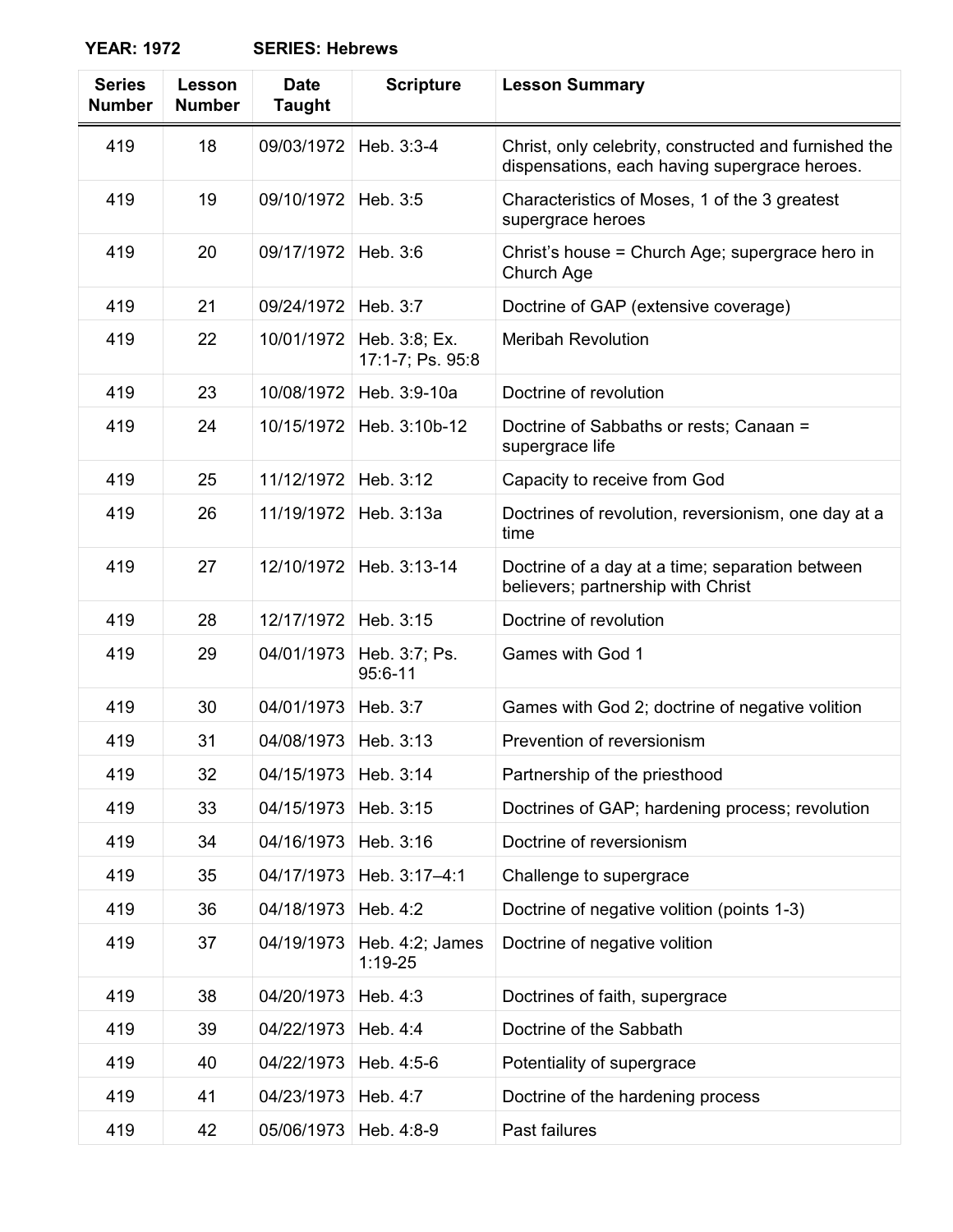| <b>Series</b><br><b>Number</b> | Lesson<br><b>Number</b> | <b>Date</b><br><b>Taught</b> | <b>Scripture</b>               | <b>Lesson Summary</b>                                                            |
|--------------------------------|-------------------------|------------------------------|--------------------------------|----------------------------------------------------------------------------------|
| 419                            | 43                      | 05/13/1973                   | Heb. 4:10-12a                  | Doctrine of inspiration                                                          |
| 419                            | 44                      | 05/20/1973                   | Heb. 4:12                      | Doctrine of the soul                                                             |
| 419                            | 45                      | 05/27/1973                   | Heb. 4:14a                     | Doctrines of the High Priesthood of Jesus Christ,<br>ascension, hypostatic union |
| 419                            | 46                      | 06/03/1973                   | Heb. 4:14b-15                  | Doctrine of impeccability                                                        |
| 419                            | 47                      | 06/10/1973                   | Heb. 4:16                      | Doctrine of prayer; praying for believer &<br>unbeliever                         |
| 419                            | 48                      | 06/17/1973                   | Heb. 5:1                       | Principles of the priesthood                                                     |
| 419                            | 49                      | 06/17/1973                   | Heb. 5:1b                      | Ordination Service; doctrine of the priesthood                                   |
| 419                            | 50                      | 06/18/1973                   | Heb. 5:2                       | Compassion vs. grace                                                             |
| 419                            | 51                      | 06/19/1973                   | Heb. 5:3-5a; Ps.<br>2:7        | Pastor-teacher's state of honor                                                  |
| 419                            | 52                      | 06/20/1973                   | Heb. 5:5b-6                    | Doctrine of Melchizedek (not a theophany)                                        |
| 419                            | 53                      | 06/21/1973                   | Heb. 5:7-8                     | Jesus Christ's prayer on the cross                                               |
| 419                            | 54                      | 06/22/1973                   | Heb. 5:9-11                    | Jesus Christ's self-discipline & respect for authority                           |
| 419                            | 55                      | 06/24/1973                   | Heb. 5:12a                     | Obligation to divine viewpoint                                                   |
| 419                            | 56                      | 06/24/1973                   | Heb. 5:12b-14                  | Royal righteousness                                                              |
| 419                            | 57                      | 06/25/1973                   | Heb. 6:1a                      | Doctrine of the supergrace life                                                  |
| 419                            | 58                      | 06/26/1973                   | Heb. 6:1b                      | Doctrines of repentance, human good                                              |
| 419                            | 59                      | 06/27/1973                   | Heb. 6:2a; 5:8                 | Doctrine of baptisms; laying on of hands                                         |
| 419                            | 60                      | 06/28/1973                   | Heb. 6:2b-3                    | Doctrines of resurrection (revised), Last Judgment                               |
| 419                            | 61                      | 06/29/1973                   | Heb. 6:4                       | Hindrances of lifestyle in reversion recovery                                    |
| 419                            | 62                      | 07/01/1973                   | Heb. 6:5-6                     | Summary of lifestyle compromises                                                 |
| 419                            | 63                      | 07/06/1973                   | Heb. 6:7-8                     | Doctrine of thorns; agricultural analogy                                         |
| 419                            | 64                      | 07/08/1973                   | Heb. 6:9-10a                   | Function of pastor-teacher; potentiality of<br>supergrace                        |
| 419                            | 65                      | 07/08/1973                   | Heb. 6:10b-11                  | Doctrine of occupation with Christ                                               |
| 419                            | 66                      | 07/09/1973                   | Heb. 6:12-14a                  | $1st$ of 2 immutable things                                                      |
| 419                            | 67                      | 07/10/1973                   | Heb. 6:14-17                   | Doctrine of categorical grace                                                    |
| 419                            | 68                      | 07/11/1973                   | Heb. 6 via Gen.<br>$17:1 - 22$ | Doctrine of fatherhood of Abraham                                                |
| 419                            | 69                      | 07/12/1973                   | Heb. 6 via Rom.<br>4:17        | Doctrine of circumcision                                                         |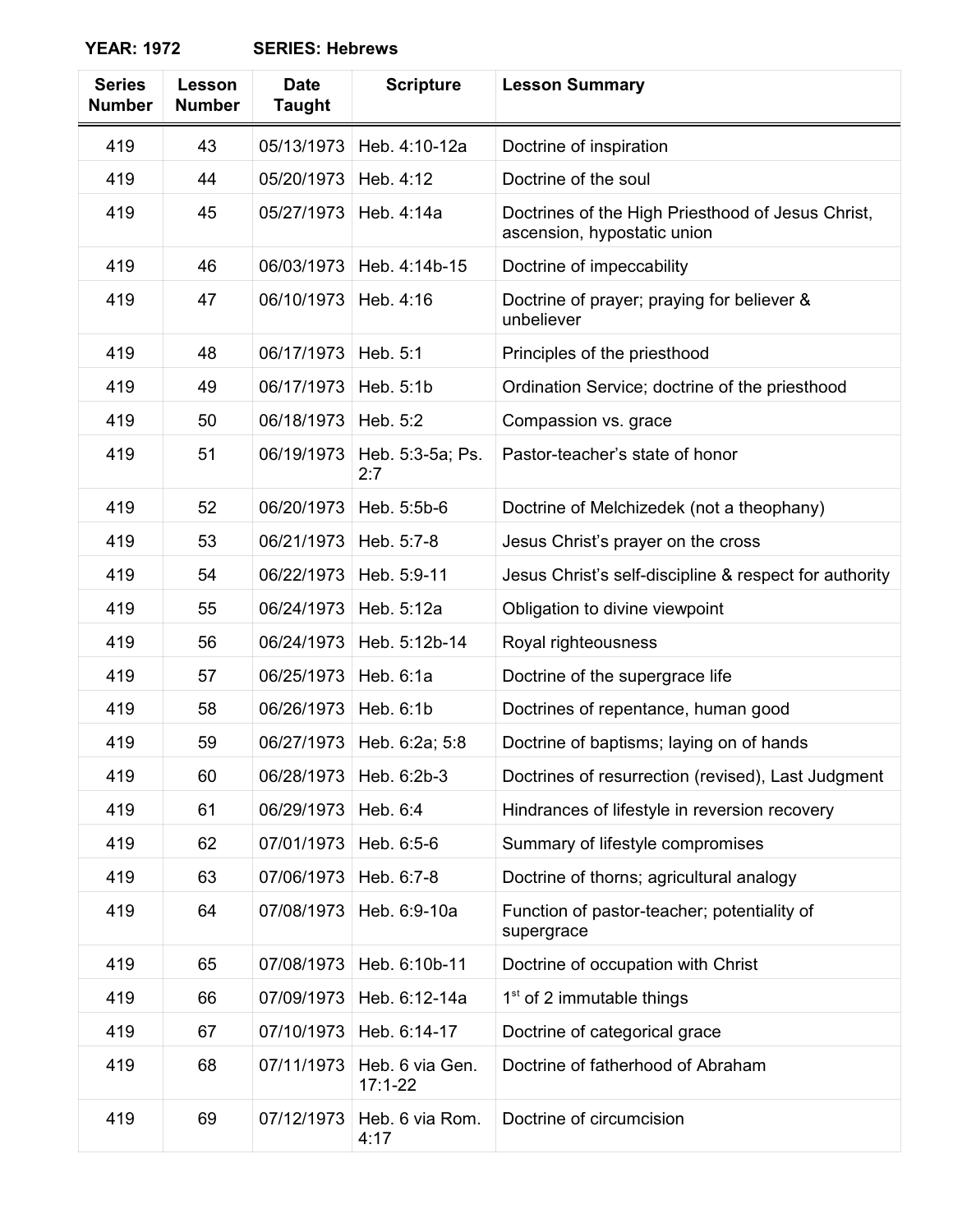| <b>Series</b><br><b>Number</b> | Lesson<br><b>Number</b> | <b>Date</b><br><b>Taught</b> | <b>Scripture</b>               | <b>Lesson Summary</b>                                                              |
|--------------------------------|-------------------------|------------------------------|--------------------------------|------------------------------------------------------------------------------------|
| 419                            | 70                      | 07/13/1973                   | Rom. 4:18-19                   | Doctrine of circumcision (review)                                                  |
| 419                            | 71                      | 07/15/1973                   | Rom. 4:20-21;<br>Heb. 6:18     | Reality of supergrace inner resources                                              |
| 419                            | 72                      | 07/15/1973                   | Heb. 6:19-20                   | The upside-down anchor                                                             |
| 419                            | 73                      | 07/27/1973                   | Heb. 6:13-20                   |                                                                                    |
| 419                            | 74                      | 08/31/1973                   | Heb. 7:1                       | Types of nobility; doctrine of priesthood                                          |
| 419                            | 75                      | 09/02/1973                   | Heb. 7:1; Gen.<br>$14:1 - 24$  | Superiority of royalty; Melchizedek not a theophany                                |
| 419                            | 76                      | 09/02/1973                   | Heb. 7:2-5                     | Doctrines of priesthood and tithing                                                |
| 419                            | 77                      | 09/03/1973                   | Heb. 7:6-9                     | Axiom of blessing                                                                  |
| 419                            | 78                      | 09/03/1973                   | Heb. 7:10-11a                  | Doctrine of the Body of Jesus Christ                                               |
| 419                            | 79                      | 09/04/1973                   | Heb. 7:11-13a                  | Doctrine of the Body of Jesus Christ (complete)                                    |
| 419                            | 80                      | 09/05/1973                   | Heb. 7:13-14                   | Doctrine of the Royal Family                                                       |
| 419                            | 81                      | 09/06/1973                   | Heb. 7:15-17;<br>Lev. 21:17-21 | Qualifications for the Levitical priesthood                                        |
| 419                            | 82                      | 09/07/1973                   | Heb. 7:18-20                   | Doctrine of the Mosaic Law                                                         |
| 419                            | 83                      | 09/09/1973                   | Heb. 7:21a                     | God's oath, authorization of the royal priesthood                                  |
| 419                            | 84                      | 09/09/1973                   | Heb. 7:21b-23                  | Establishment/ superiority/ royal priesthood                                       |
| 419                            | 85                      | 09/14/1973                   | Heb. 7:24                      | Doctrine of resurrection                                                           |
| 419                            | 86                      | 09/16/1973                   | Heb. 7:25                      | Two functions of Jesus Christ as High Priest                                       |
| 419                            | 87                      | 09/16/1973                   | Heb. 7:26a                     | Categories/uniqueness of Jesus Christ; principles<br>of taxation                   |
| 419                            | 88                      | 09/17/1973                   | Heb. 7:26b-28                  | Doctrine of the hypostatic union & impeccability                                   |
| 419                            | 89                      | 11/07/1973                   | Heb. 8:1a                      | Doctrine of the High Priesthood of Jesus Christ;<br>priesthood                     |
| 419                            | 90                      | 11/08/1973                   | Heb. 8:1b-2                    | Doctrine of ascension and session                                                  |
| 419                            | 91                      | 11/09/1973                   | Heb. 8:3                       | Doctrine of the Tabernacle                                                         |
| 419                            | 92                      | 11/11/1973                   | Heb. 8:4-5                     | Doctrine of shadows                                                                |
| 419                            | 93                      | 11/11/1973                   | Heb. 8:6                       | Doctrine of mediatorship                                                           |
| 419                            | 94                      | 11/12/1973                   | Heb. 8:7-8a                    | Doctrines of the Mosaic Law, New Covenant to<br>Israel, New Covenant to the Church |
| 419                            | 95                      | 11/13/1973                   | Heb. 8:8b-13                   | <b>Class distinctions</b>                                                          |
| 419                            | 96                      | 05/17/1974                   | Heb. 9:1; 10:1                 | Introduction; doctrine of Mosaic Law (revised); the<br>Tabernacle                  |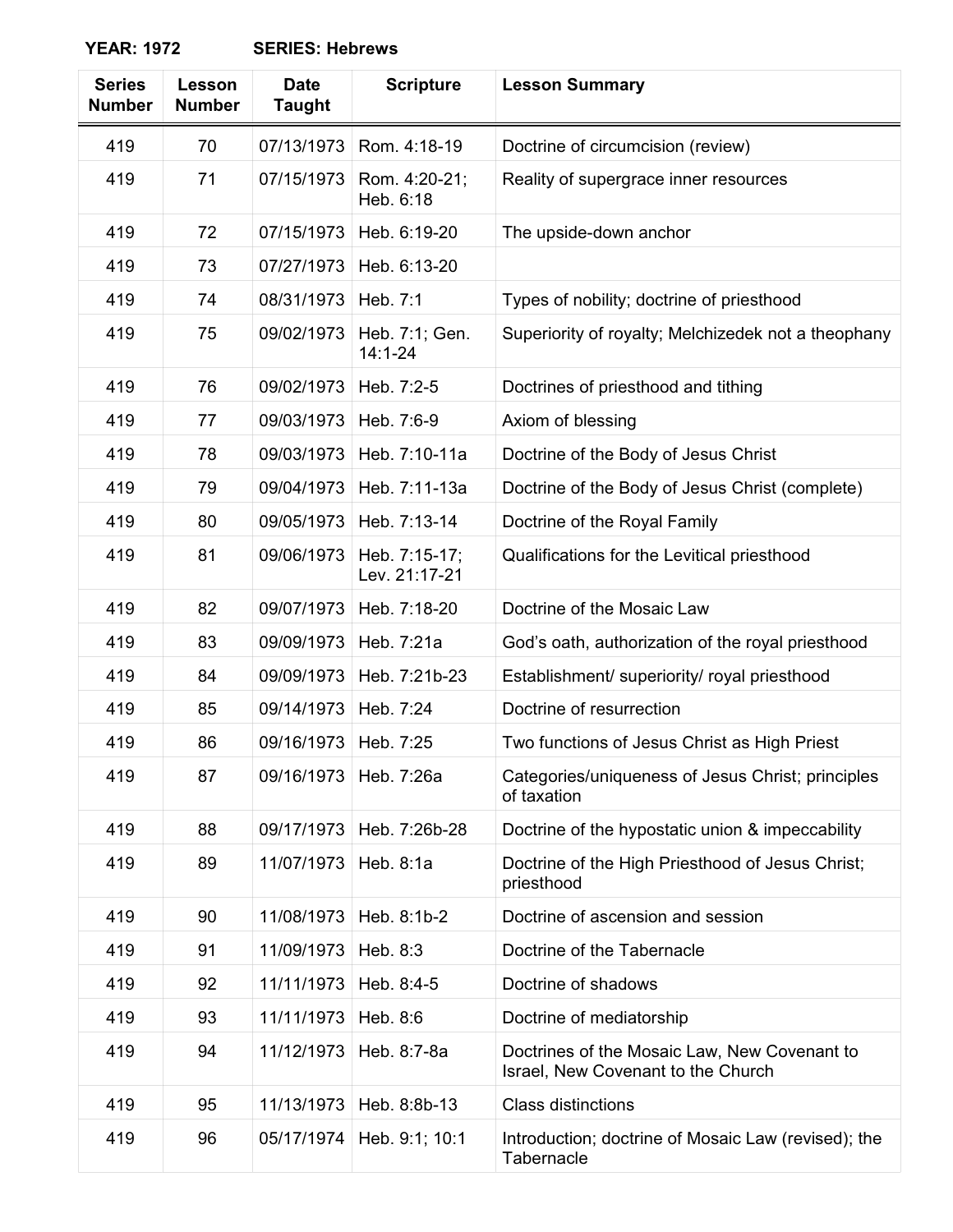| <b>Series</b><br><b>Number</b> | Lesson<br><b>Number</b> | <b>Date</b><br><b>Taught</b> | <b>Scripture</b>         | <b>Lesson Summary</b>                                                                |
|--------------------------------|-------------------------|------------------------------|--------------------------|--------------------------------------------------------------------------------------|
| 419                            | 97                      | 05/19/1974                   | Heb. 9:2                 | Golden lampstand; table of shewbread                                                 |
| 419                            | 98                      | 05/19/1974                   | Heb. 9:3-5               | Doctrine of propitiation; brass altar; golden altar;<br>incense; ark of the covenant |
| 419                            | 99                      | 05/20/1974                   | Heb. 9:6                 | Doctrine of the priesthood                                                           |
| 419                            | 100                     | 05/21/1974                   | Heb. 9:7-8               | Doctrine of the blood                                                                |
| 419                            | 101                     | 05/22/1974                   | Heb. 9:9                 | Principles of blood and shadows                                                      |
| 419                            | 102                     | 05/23/1974                   | Heb. 9:10-11             | Doctrines of dispensations, uniqueness of Church<br>Age                              |
| 419                            | 103                     | 05/24/1974                   | Heb. 9:12                | Doctrines of the blood, redemption (revised)                                         |
| 419                            | 104                     | 05/26/1974                   | Heb. 9:13-14a            | Contrast of shadows and reality                                                      |
| 419                            | 105                     | 05/26/1974                   | Heb. 9:14b-15a           | Doctrine of mediatorship                                                             |
| 419                            | 106                     | 06/02/1974                   | Heb. 9:15a               | Review doctrine of mediatorship; doctrine of New<br>Covenant                         |
| 419                            | 107                     | 06/02/1974                   | Heb. 9:15b-17            | Validity of the New Covenant                                                         |
| 419                            | 108                     | 06/03/1974                   | Heb. 9:18                | (Intro.) Review: Doctrines of the blood, redemption,<br>reconciliation, propitiation |
| 419                            | 109                     | 06/04/1974                   | Heb. 9:18-21             | Animal blood validates old covenant                                                  |
| 419                            | 110                     | 06/05/1974                   | Heb. 9:22-24             | Doctrine of ascension                                                                |
| 419                            | 111                     | 06/06/1974                   | Heb. 9:25-26             | Jesus Christ on cross, conjunction of history                                        |
| 419                            | 112                     | 06/07/1974                   | Heb. 9:27-28             | Doctrines of the classification of death, Last<br>Judgment                           |
| 419                            | 113                     | 06/09/1974                   | Heb. 10:1a               | Doctrine of the Mosaic Law                                                           |
| 419                            | 114                     | 06/09/1974                   | Heb. 10:1b               | Jesus Christ's spiritual death is the highest of value<br>to God                     |
| 419                            | 115                     | 06/14/1974                   | Heb. 10:2-4              | Shadows teach crossroads of history                                                  |
| 419                            | 116                     | 06/16/1974                   | Heb. 10:5;<br>Ps. 40:6-8 | Doctrine of ears                                                                     |
| 419                            | 117                     | 06/16/1974                   | Heb.10:6-9a              | Doctrine of propitiation                                                             |
| 419                            | 118                     | 06/17/1974                   | Heb. 10:9-10a            | Doctrine of baptism of the Holy Spirit (pts. 1-4).<br>Leasing soul to Satan          |
| 419                            | 119                     | 06/18/1974                   | Heb. 10:10-11            | Doctrine of baptism of the Holy Spirit (pts. 5-9);<br>positional truth               |
| 419                            | 120                     | 06/19/1974                   | Heb. 10:12               | Doctrine of ascension                                                                |
| 419                            | 121                     | 06/20/1974                   | Heb. 10:13-14            | Doctrine of sanctification                                                           |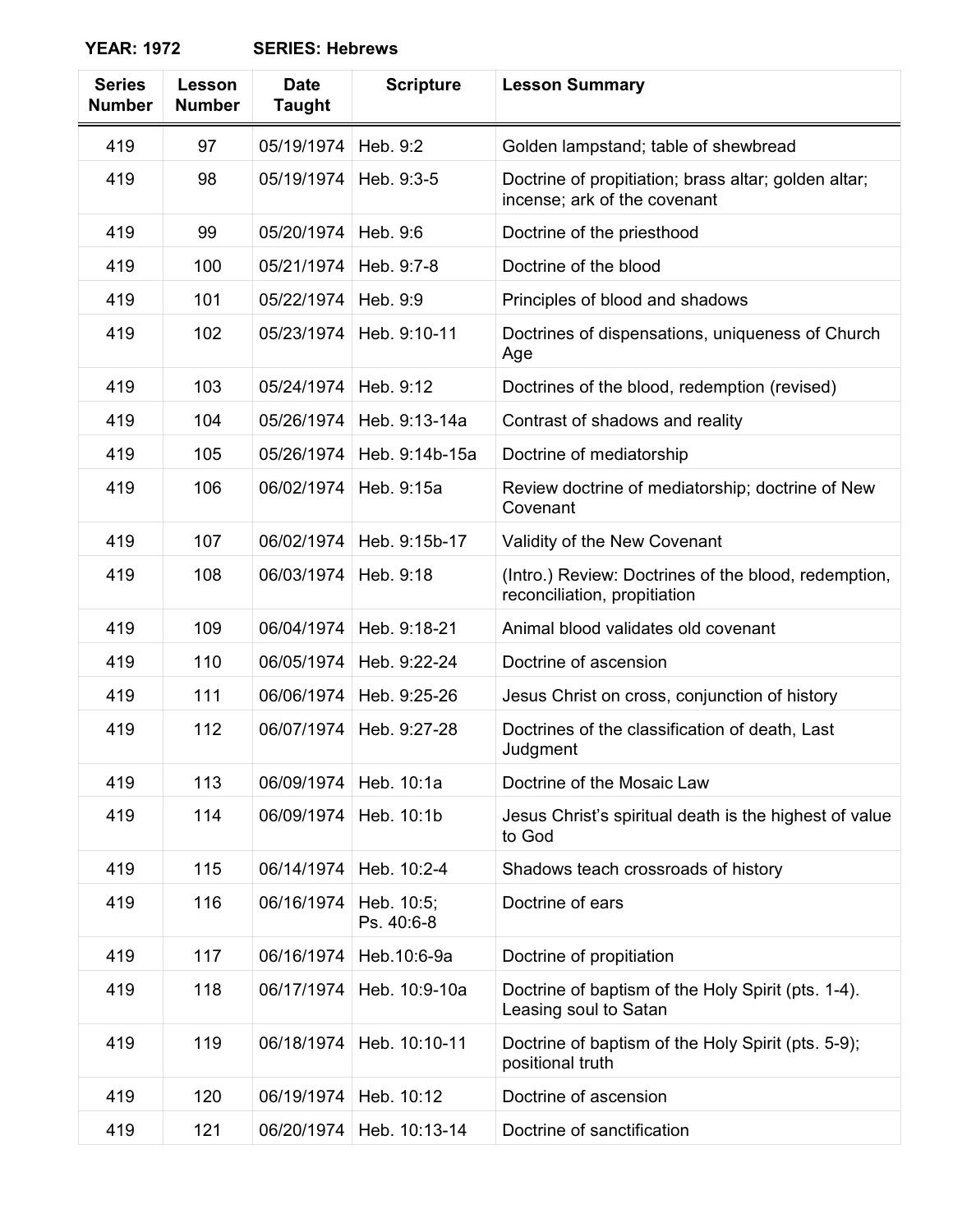**YEAR: 1972** 

| <b>Series</b><br><b>Number</b> | Lesson<br><b>Number</b> | <b>Date</b><br><b>Taught</b> | <b>Scripture</b>                                       | <b>Lesson Summary</b>                                                                                          |
|--------------------------------|-------------------------|------------------------------|--------------------------------------------------------|----------------------------------------------------------------------------------------------------------------|
| 419                            | 122                     | 06/21/1974                   | Heb. 10:15;<br>Jer. 31:31-33                           | Doctrine of New Covenant to Israel                                                                             |
| 419                            | 123                     | 06/23/1974                   | Heb.10:16-17;<br>Jer. 31:34                            | Characteristics of the Millennium                                                                              |
| 419                            | 124                     | 06/23/1974                   | Heb. 10:18-20;<br>Matt. 27:51;<br>Luke 23:45           | The split veil                                                                                                 |
| 419                            | 125                     | 06/24/1974                   | Heb. 10:21-22a                                         | Doctrine of the High Priesthood of Lord Jesus<br>Christ                                                        |
| 419                            | 126                     | 06/25/1974                   | Heb. 10:22b-25                                         | Doctrine of the faithfulness of God                                                                            |
| 419                            | 127                     | 06/26/1974                   | Heb. 12:1;<br>10:26; John 16:9                         | Doctrine of the unpardonable sin                                                                               |
| 419                            | 128                     | 06/27/1974                   | Heb. 12:2-3                                            | Doctrine of occupation with Lord Jesus Christ                                                                  |
| 419                            | 129                     | 06/28/1974                   | Heb. 10:27-28                                          | Doctrines of enemyship, Last Judgment                                                                          |
| 419                            | 130                     | 06/30/1974                   | Heb. 10:29-31                                          | Doctrines of convicting ministry of Holy Spirit,<br>unpardonable sin                                           |
| 419                            | 131                     | 06/30/1974                   | Heb. 10:32 via<br>2 Pet. 1:12-15                       | Peter's legacy from the high ground                                                                            |
| 419                            | 132                     | 07/01/1974                   | Heb. 10:32 via<br>2 Pet. 1:16;<br>Matt. 16:27-28a      | Reality of doctrine from experience                                                                            |
| 419                            | 133                     | 07/02/1974                   | Heb. 10:32 via<br>2 Pet. 1:17-19a;<br>Matt. 16:28-17:9 | Discipline produces security                                                                                   |
| 419                            | 134                     | 07/03/1974                   | Heb. 10:32a                                            | "Follow the Colors"                                                                                            |
| 419                            | 135                     | 07/04/1974                   | Heb. 10:32b-33                                         | Holding ground in success and suffering                                                                        |
| 419                            | 136                     | 07/04/1974                   | Heb. 10:34a                                            | Compassion                                                                                                     |
| 419                            | 137                     | 07/04/1974                   | Heb. 10:34                                             | GAP to divine plunder                                                                                          |
| 419                            | 138                     | 07/05/1974                   | Heb. 10:35                                             | Doctrine of the stages of reversionism (pts. 1-4)                                                              |
| 419                            | 139                     | 07/05/1974                   | Heb. 10:35                                             | Doctrine of the stages of reversionism (pts. 5-8)                                                              |
| 419                            | 140                     | 07/05/1974                   | Heb. 10:36a;<br>Hosea 4:1-6a                           | Stalin's plan of conquest                                                                                      |
| 419                            | 141                     | 07/06/1974                   | Ps. 138:2;<br>Prov. 8:33-36                            | Doctrine of importance of doctrine (pts. 1-6)                                                                  |
| 419                            | 142                     | 07/07/1974                   | Heb. 10:37;<br>Hab. 2:3                                | Doctrine of importance of doctrine (pts. 7-11);<br>Doctrine of principles of the resurrection of the<br>Church |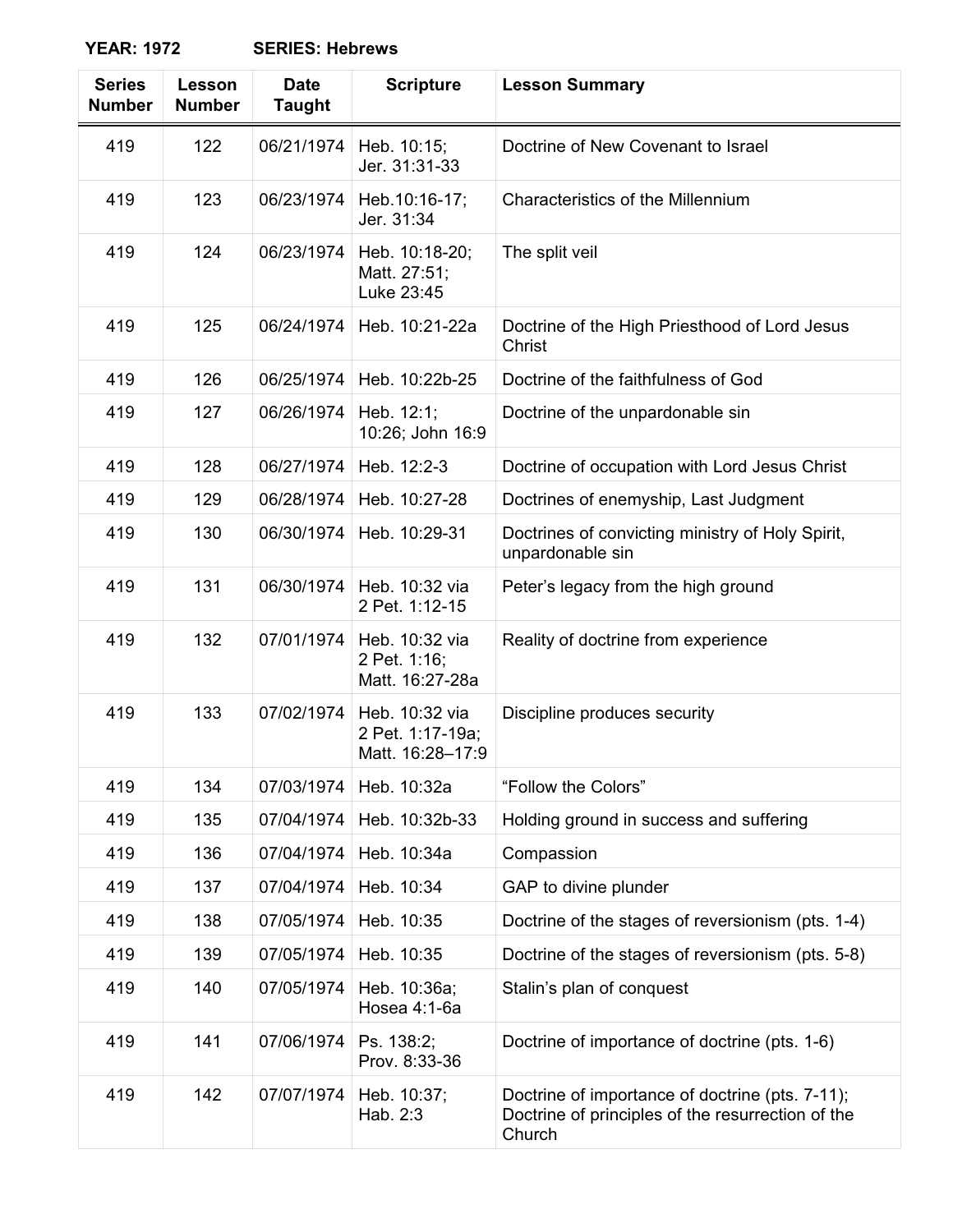| <b>Series</b><br><b>Number</b> | Lesson<br><b>Number</b> | <b>Date</b><br><b>Taught</b> | <b>Scripture</b>              | <b>Lesson Summary</b>                                                     |
|--------------------------------|-------------------------|------------------------------|-------------------------------|---------------------------------------------------------------------------|
| 419                            | 143                     | 07/07/1974                   | Heb. 10:38-39;<br>Hab. 2:4    | Follow the Colors!                                                        |
| 419                            | 144                     | 07/08/1974                   | Heb. 11:1                     | Doctrine is the reality                                                   |
| 419                            | 145                     | 07/09/1974                   | Heb. 11:2-3                   | God controls history; doctrine of the importance of<br>doctrine           |
| 419                            | 146                     | 07/10/1974                   | Heb. 12:1-2;<br>Luke 15:11-32 | Doctrine of rebound                                                       |
| 419                            | 147                     | 07/11/1974                   | Heb. 12:3;<br>Phil. 3:4-5     | Human celebrityship                                                       |
| 419                            | 148                     | 07/12/1974                   | Heb. 11 via<br>Phil. 3:6-8    | Doctrine of dung                                                          |
| 419                            | 149                     | 07/14/1974                   | Heb.11:4                      | Roster of Old Testament heroes; doctrines of<br>imputation, justification |
| 419                            | 150                     | 07/14/1974                   | Heb. 11:5                     | Enoch; doctrine of dying grace                                            |
| 419                            | 151                     | 07/15/1974                   | Heb. 11:6-7a                  | Pleasing God; Noah                                                        |
| 419                            | 152                     | 07/16/1974                   | Heb. 11:7b;<br>Phil. 3:12     | Doctrine of heirship (revised & amplified);<br>righteousness/ supergrace  |
| 419                            | 153                     | 07/17/1974                   | Heb. 11 via<br>Phil. 3:12-14  | Surpassing-grace blessing                                                 |
| 419                            | 154                     | 07/18/1974                   | Heb. 11 via<br>Phil. 3:14     | Doctrine of supergrace (pts. 1-8)                                         |
| 419                            | 155                     | 07/19/1974                   | Ps. 84:1-12;<br>Lam. 3:21-25  | Doctrine of supergrace (pts. 9-17)                                        |
| 419                            | 156                     | 07/21/1974                   | Heb. 11:13                    | Doctrine of dying grace (pts. 1-8)                                        |
| 419                            | 157                     | 07/21/1974                   | Heb. 11:5-6                   | Doctrine of dying grace (cont.)                                           |
| 419                            | 158                     | 07/22/1974                   | Heb. 11:8                     | Doctrine of divine guidance                                               |
| 419                            | 159                     | 07/23/1974                   | Heb. 11:13                    | Anticipating surpassing-grace blessings                                   |
| 419                            | 160                     | 07/24/1974                   | Heb. 11:9                     | Doctrine of the Abrahamic Covenant                                        |
| 419                            | 161                     | 07/25/1974                   | Heb. 11:10                    | Doctrines of surpassing grace, missing link                               |
| 419                            | 162                     | 07/26/1974                   | <b>Heb. 11</b>                | Doctrine of surpassing grace (cont.)                                      |
| 419                            | 163                     | 08/02/1974                   | Heb. 11:7                     | Noah changes history                                                      |
| 419                            | 164                     | 08/04/1974                   | Heb. 11:11;<br>Gen. 17:1-9    | Sarah reaches supergrace                                                  |
| 419                            | 165                     | 08/04/1974                   | Heb. 11:11b                   | Woman's motivation to GAP                                                 |

419 166 08/05/1974 Heb. 11:12 Doctrine of the faithfulness of God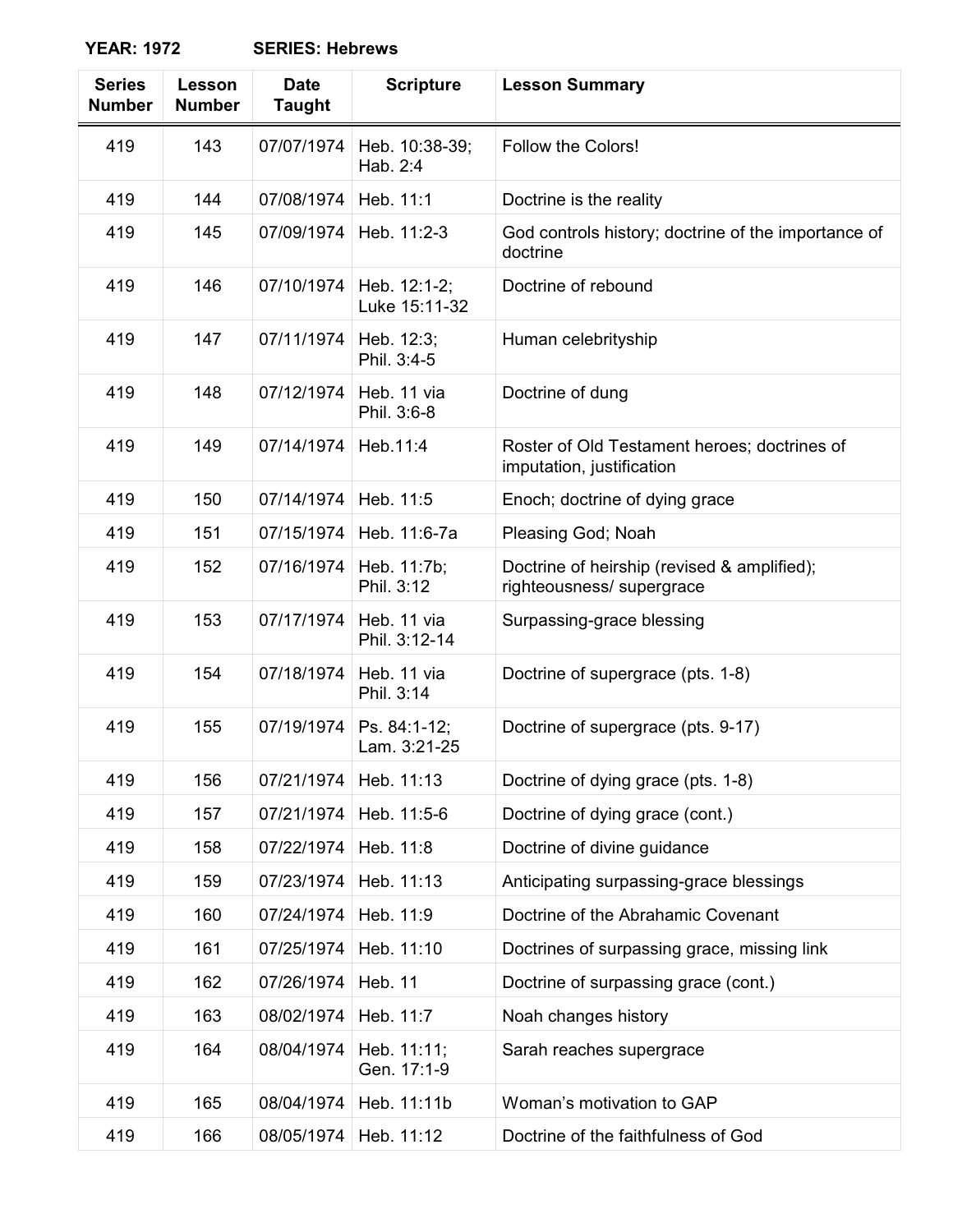**YEAR: 1972** 

| <b>Series</b><br><b>Number</b> | Lesson<br><b>Number</b> | <b>Date</b><br><b>Taught</b> | <b>Scripture</b>                | <b>Lesson Summary</b>                                                |
|--------------------------------|-------------------------|------------------------------|---------------------------------|----------------------------------------------------------------------|
| 419                            | 167                     | 08/06/1974                   | Heb. 11:13 via<br>Phil. 3:15-16 | Doctrine of mental attitude (revised)                                |
| 419                            | 168                     | 08/09/1974                   | Heb. 11:13a                     | Death; Nixon crisis                                                  |
| 419                            | 169                     | 08/11/1974                   | Heb. 11:13b                     | Doctrine of dying grace (pt. 1-8)                                    |
| 419                            | 170                     | 08/11/1974                   | <b>Heb. 11</b>                  | Doctrine of dying grace (pt. 9-14)                                   |
| 419                            | 171                     | 08/12/1974                   | Heb. 11 via<br>Phil. 3:17-18    | Doctrines of walking, enemyship                                      |
| 419                            | 172                     | 08/13/1974                   | Heb. 11 via<br>Phil. 3:19-21    | Doctrine of the sin unto death;<br>4 characteristics of reversionism |
| 419                            | 173                     | 08/14/1974                   | Heb. 11:14-15                   | Distractions from the Road to Glory                                  |
| 419                            | 174                     | 08/15/1974                   | Heb. 11:15-16a                  | Doctrine of surpassing grace (review)                                |
| 419                            | 175                     | 08/16/1974                   | Heb. 11:16b-23                  | SG3 City of the Patriarchs                                           |
| 419                            | 176                     | 08/18/1974                   | Heb. 11:17a                     | Doctrines of the Abrahamic covenant, testing of<br>Abraham           |
| 419                            | 177                     | 08/18/1974                   | Heb. 11:17a                     | Doctrine of the testing of Abraham (cont.)                           |
| 419                            | 178                     | 08/19/1974                   | Heb. 11:17b;<br>Rom. 4:19-21    | Manliness is in the soul                                             |
| 419                            | 179                     | 08/20/1974                   | Heb. 11:18;<br>Gen. 22:1-4      | The Lord sees to it                                                  |
| 419                            | 180                     | 08/21/1974                   | Heb. 11:19;<br>James 2:20-23    | Reorganization of Sunday School                                      |
| 419                            | 181                     | 08/22/1974                   | Heb. 11:20                      | Isaac blessed Jacob; application of the Abrahamic<br>Covenant        |
| 419                            | 182                     | 08/23/1974                   | Heb. 11:21;<br>Gen. 49:1-29     | Jacob's dying prophecy                                               |
| 419                            | 183                     | 08/25/1974                   | Heb. 11:22                      | Bones of Joseph                                                      |
| 419                            | 184                     | 08/25/1974                   | Heb. 11:23                      | <b>Parents of Moses</b>                                              |
| 419                            | 185                     | 08/26/1974                   | Heb. 11:23b                     | Doctrine of surpassing grace (revised)                               |
| 419                            | 186                     | 08/27/1974                   | Heb. 11:24                      | (Isagogics) Doctrine of surpassing grace (cont.)                     |
| 419                            | 187                     | 08/28/1974                   | Heb. 11:24                      | Moses' 39 silent years                                               |
| 419                            | 188                     | 08/29/1974                   | Heb. 11:25                      | Glamor vs. Glory                                                     |
| 419                            | 189                     | 08/30/1974                   | Heb. 11:26                      | <b>Decision of Moses</b>                                             |
| 419                            | 190                     | 09/01/1974                   | Heb. 11:27                      | Doctrines of fear, occupation with Christ                            |
| 419                            | 191                     | 09/01/1974                   | Heb. 11:27                      | Doctrine of occupation with Christ (cont.)                           |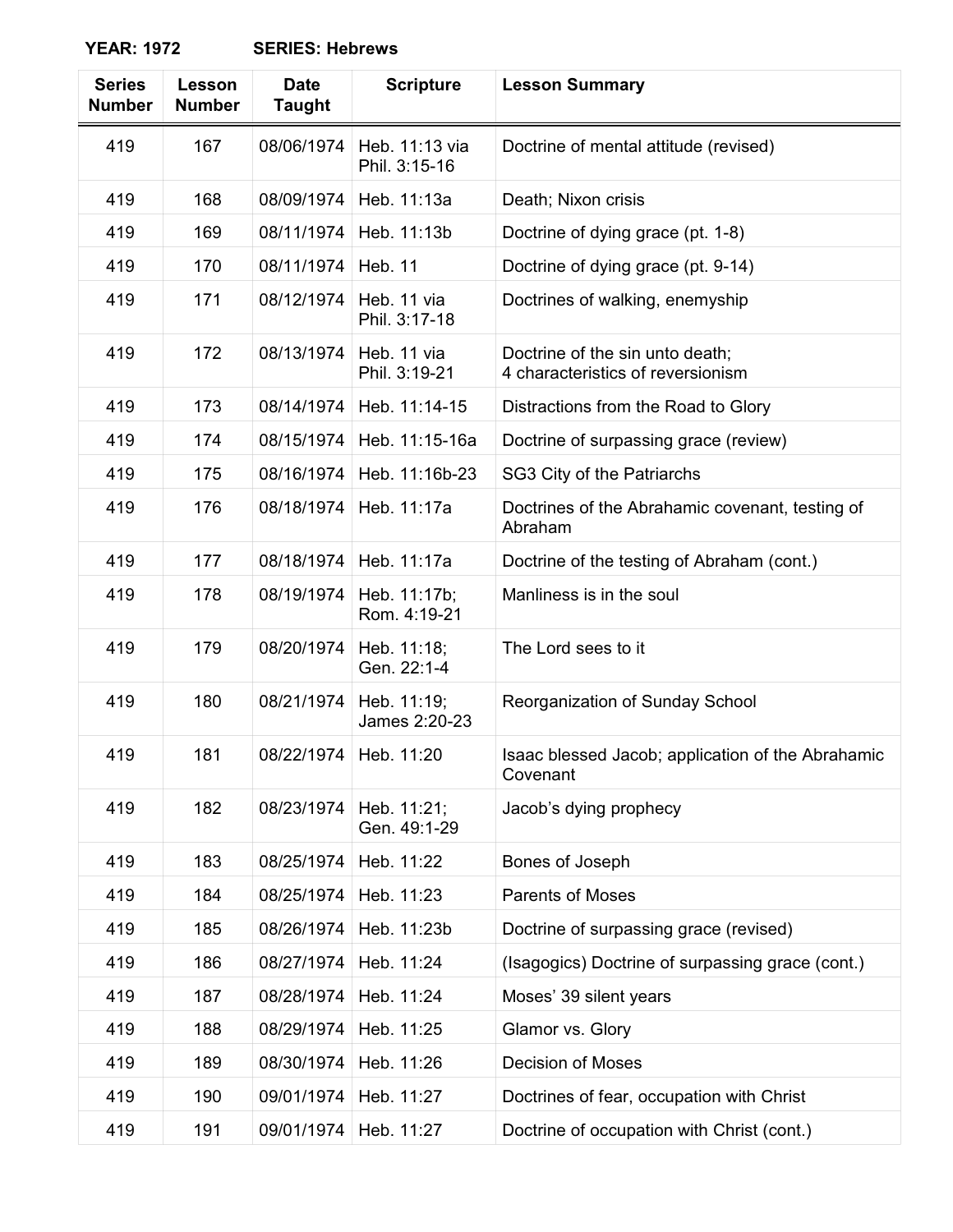| <b>Series</b><br><b>Number</b> | Lesson<br><b>Number</b> | <b>Date</b><br><b>Taught</b> | <b>Scripture</b>                                          | <b>Lesson Summary</b>                                                      |
|--------------------------------|-------------------------|------------------------------|-----------------------------------------------------------|----------------------------------------------------------------------------|
| 419                            | 192                     | 09/02/1974                   | Heb. 11:28                                                | Moses & the Passover; doctrine of feasts                                   |
| 419                            | 193                     | 09/03/1974                   | Heb. 11:29-30                                             | The Red Sea and Jericho                                                    |
| 419                            | 194                     | 09/04/1974                   | Heb. 11:31;<br>James 2:25;<br>Joshua 2:9-14;<br>Matt. 1:5 | Rahab and prostitution                                                     |
| 419                            | 195                     | 09/05/1974                   | Heb. 11:32-33a                                            | Old Testament supergrace heroes                                            |
| 419                            | 196                     | 09/06/1974                   | Heb. 11:33b-34a                                           | Asyndetons for supergrace                                                  |
| 419                            | 197                     | 09/08/1974                   | Heb. 11:34                                                | Doctrine of warfare (revised)                                              |
| 419                            | 198                     | 09/08/1974                   | Heb. 11:34                                                | Doctrine of warfare (cont.)                                                |
| 419                            | 199                     | 09/13/1974                   | Heb. 11:35                                                | Dissertation on women                                                      |
| 419                            | 200                     | 09/15/1974                   | Heb. 11:36-38                                             | Testing of old covenant saints                                             |
| 419                            | 201                     | 09/15/1974                   | Heb. 11:39-40                                             | Doctrine of the importance of Bible doctrine                               |
| 419                            | 202                     | 09/16/1974                   | Heb. 12:1a                                                | Biography of the reversionist - Gory Road                                  |
| 419                            | 203                     | 09/17/1974                   | Heb. 12:1b-2a                                             | Doctrine of occupation with Jesus Christ                                   |
| 419                            | 204                     | 09/18/1974                   | Heb. 12:2b                                                | Doctrine of ascension and session                                          |
| 419                            | 205                     | 09/19/1974                   | Heb. 12:3a                                                | Doctrine of ascension and session (cont.); doctrine<br>of mental attitude  |
| 419                            | 206                     | 09/20/1974                   | Heb. 12:3b                                                | Doctrine of mental attitude (cont.); doctrine of<br>reversionism (revised) |
| 419                            | 207                     | 09/22/1974                   | Heb. 12:3;<br>Gal. 5:4                                    | Doctrine of reversionism (cont.)                                           |
| 419                            | 208                     | 09/22/1974                   | Heb. 12:3;<br>Ps. 7:14-16                                 | Doctrine of reversionism (cont.)                                           |
| 419                            | 209                     | 09/23/1974                   | Heb. 12:4                                                 | Doctrine of the old sin nature                                             |
| 419                            | 210                     | 09/24/1974                   | Heb. 12:5a;<br>Prov. 3:11-12                              | Child rearing, discipline, good manners                                    |
| 419                            | 211                     | 09/25/1974                   | Heb. 12:5b-6                                              | Doctrine of divine discipline (revised)                                    |
| 419                            | 212                     | 09/26/1974                   | Heb. 12 via<br>Phil. 3:19                                 | Doctrine of the sin unto death                                             |
| 419                            | 213                     | 09/27/1974                   | Heb. 12 via<br>Ps. 30:1-4                                 | Psalm of celebration                                                       |
| 419                            | 214                     | 09/29/1974                   | Ps. 30:5-12                                               | Supergrace vs. reversionism                                                |
| 419                            | 215                     | 09/29/1974                   | Heb. 12:7-8                                               | Doctrine of divine establishment                                           |
| 419                            | 216                     | 09/30/1974                   | Heb. 12:9                                                 | Respect for authority                                                      |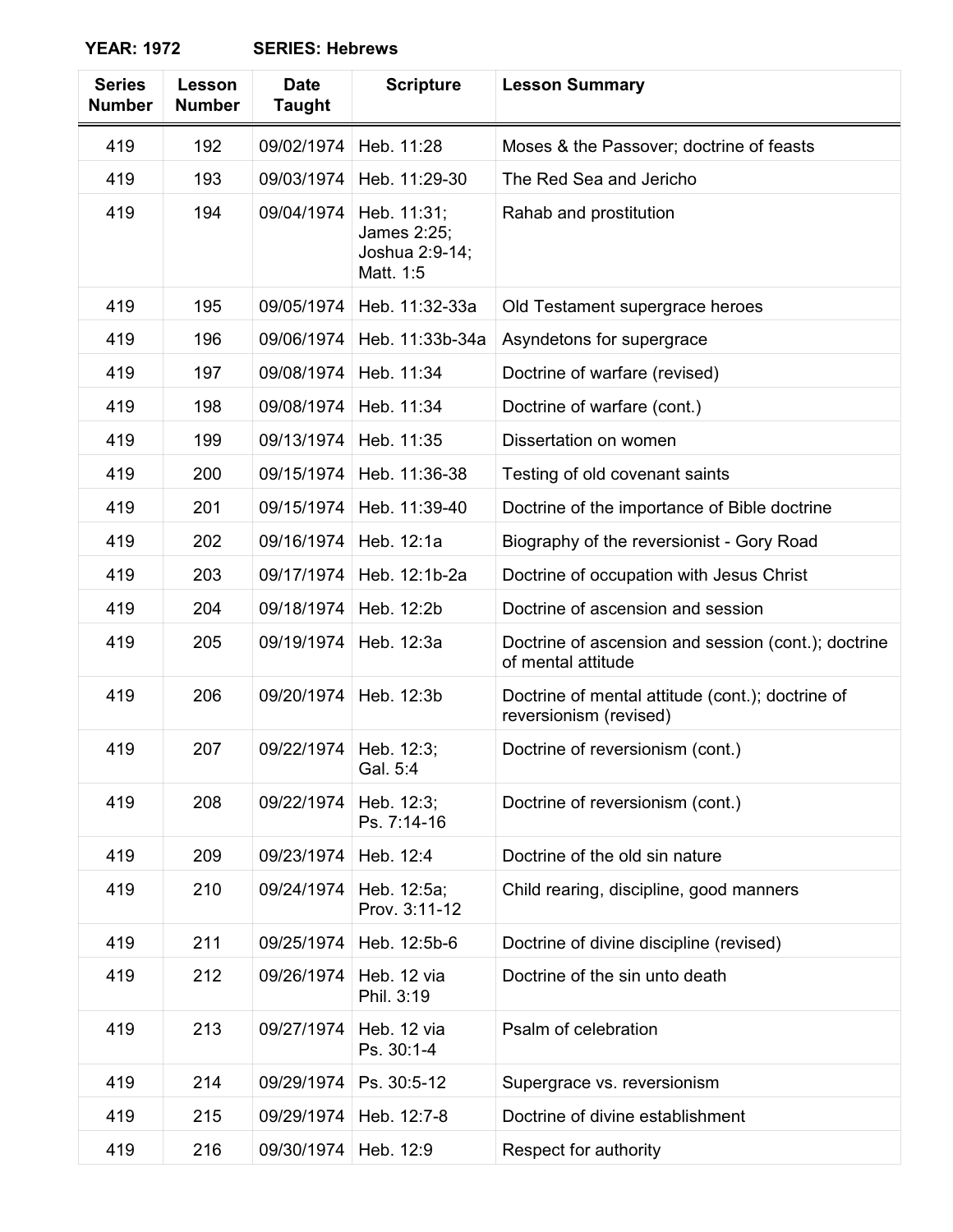| <b>Series</b><br><b>Number</b> | Lesson<br><b>Number</b> | <b>Date</b><br><b>Taught</b> | <b>Scripture</b>                 | <b>Lesson Summary</b>                                                            |
|--------------------------------|-------------------------|------------------------------|----------------------------------|----------------------------------------------------------------------------------|
| 419                            | 217                     | 10/01/1974                   | Heb. 12:10                       | The thinking parent                                                              |
| 419                            | 218                     | 10/02/1974                   | Heb. 12:11-12                    | Benefits from divine discipline                                                  |
| 419                            | 219                     | 10/03/1974                   | Heb. 12:13                       | Perpetuating chain-sinning                                                       |
| 419                            | 220                     | 10/04/1974                   | Heb. 12:14                       | Doctrine of sanctification                                                       |
| 419                            | 221                     | 10/06/1974                   | Heb. 12:15-16a                   | Doctrine of fornication. Biblical grounds for divorce:<br>desertion and adultery |
| 419                            | 222                     | 10/06/1974                   | Heb. 12:16b                      | Esau to shame unsaved Jews                                                       |
| 419                            | 223                     | 10/11/1974                   | Heb. 12:17                       | Doctrine of the Last Judgment                                                    |
| 419                            | 224                     | 10/13/1974                   | Heb. 12:16-17                    | Doctrine of weeping (review)                                                     |
| 419                            | 225                     | 10/13/1974                   | Heb. 12:17b-18                   | Doctrine of weeping (cont.)                                                      |
| 419                            | 226                     | 10/14/1974                   | Heb. 12:18-21                    | Jews' attitude toward Mount Sinai                                                |
| 419                            | 227                     | 10/15/1974                   | Heb. 12:22-23a                   | Doctrine of the Church                                                           |
| 419                            | 228                     | 10/16/1974                   | Heb. 12:23b                      | Doctrine of the Church (cont.)                                                   |
| 419                            | 229                     | 10/17/1974                   | Heb. 12:23c-24a                  | Doctrines of sanctification, mediatorship                                        |
| 419                            | 230                     | 10/18/1974                   | Heb. 12:24b                      | Doctrine of the blood                                                            |
| 419                            | 231                     | 10/20/1974                   | Heb. 12:24c-26                   | The whirlwind of history                                                         |
| 419                            | 232                     | 10/20/1974                   | Heb. 12:27-29;<br>Matt. 24:36-40 | Doctrine of the baptism of fire                                                  |
| 419                            | 233                     | 10/21/1974                   | Heb. 13:1                        | Doctrine of category #3 love                                                     |
| 419                            | 234                     |                              | 10/22/1974   Heb. 13:2-4a        | Illustration of category #3 love                                                 |
| 419                            | 235                     | 10/23/1974                   | Heb. 13:4 via<br>Prov. 5:1-23    | Doctrine of adultery                                                             |
| 419                            | 236                     | 10/24/1974                   | Heb. 13:4 via<br>Prov. 6:20-32   | Doctrine of category #2 love                                                     |
| 419                            | 237                     | 10/25/1974                   | Heb. 13:4-5a;<br>Eccl. 9:5-6     | Doctrine of category #2 love (cont.)                                             |
| 419                            | 238                     | 10/27/1974                   | Heb. 13:5a                       | Doctrine of money (pts. 1-6)                                                     |
| 419                            | 239                     | 10/27/1974                   | Heb. 13:5b                       | Doctrine of money (cont.); doctrine of divine<br>faithfulness                    |
| 419                            | 240                     | 10/28/1974                   | Heb. 13:6                        | Doctrine of category #1 love                                                     |
| 419                            | 241                     | 10/29/1974                   | Heb. 13:7                        | Doctrine of the pastor-teacher (pts. 1-2)                                        |
| 419                            | 242                     | 10/30/1974                   | Heb. 13:7, 17a                   | Doctrine of the pastor-teacher (cont.)                                           |
| 419                            | 243                     | 11/08/1974                   | Heb. 13:8                        | Doctrines of the hypostatic union, High Priesthood<br>of Jesus Christ            |